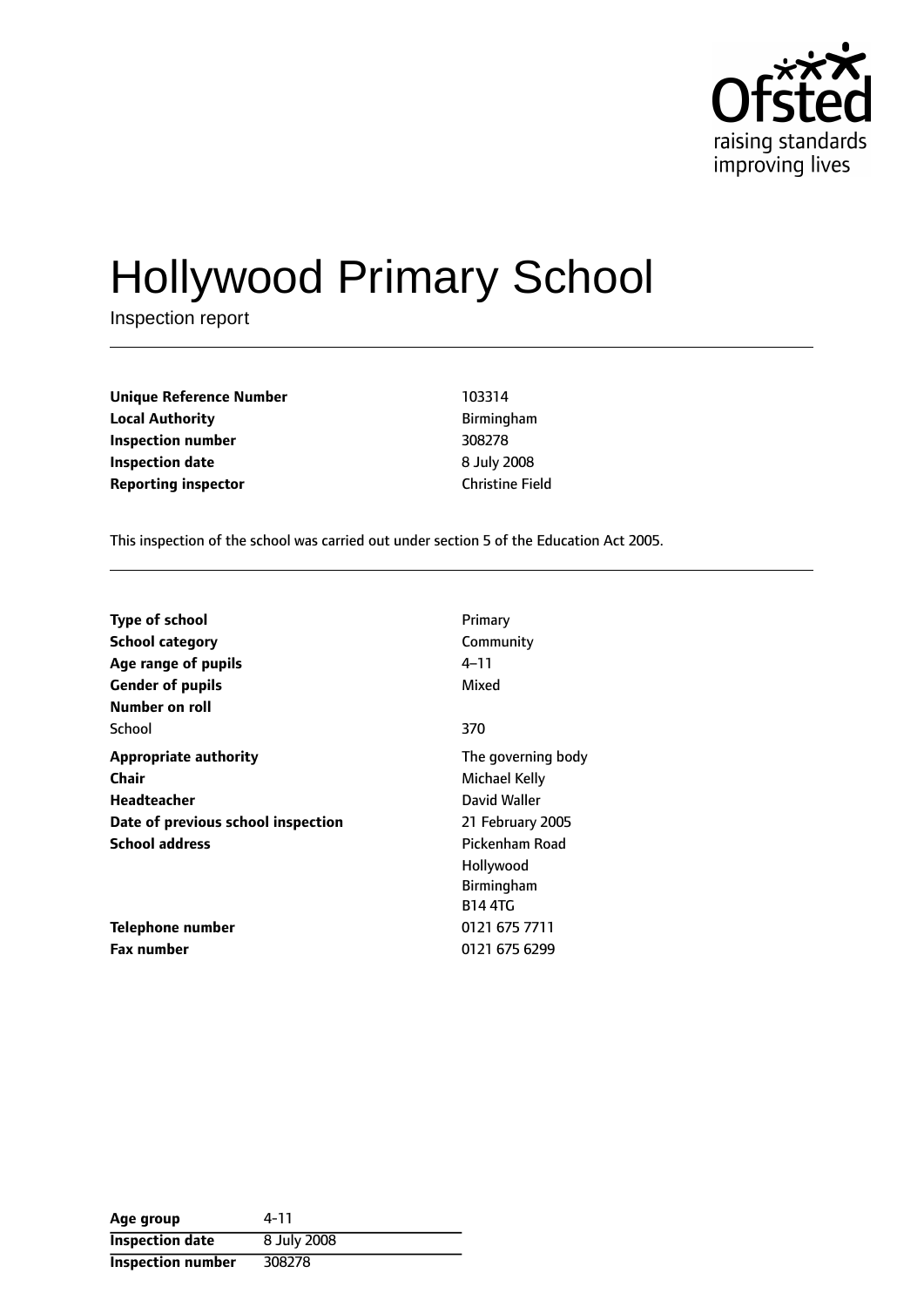.

© Crown copyright 2008

#### Website: www.ofsted.gov.uk

This document may be reproduced in whole or in part for non-commercial educational purposes, provided that the information quoted is reproduced without adaptation and the source and date of publication are stated.

Further copies of this report are obtainable from the school. Under the Education Act 2005, the school must provide a copy of this report free of charge to certain categories of people. A charge not exceeding the full cost of reproduction may be made for any other copies supplied.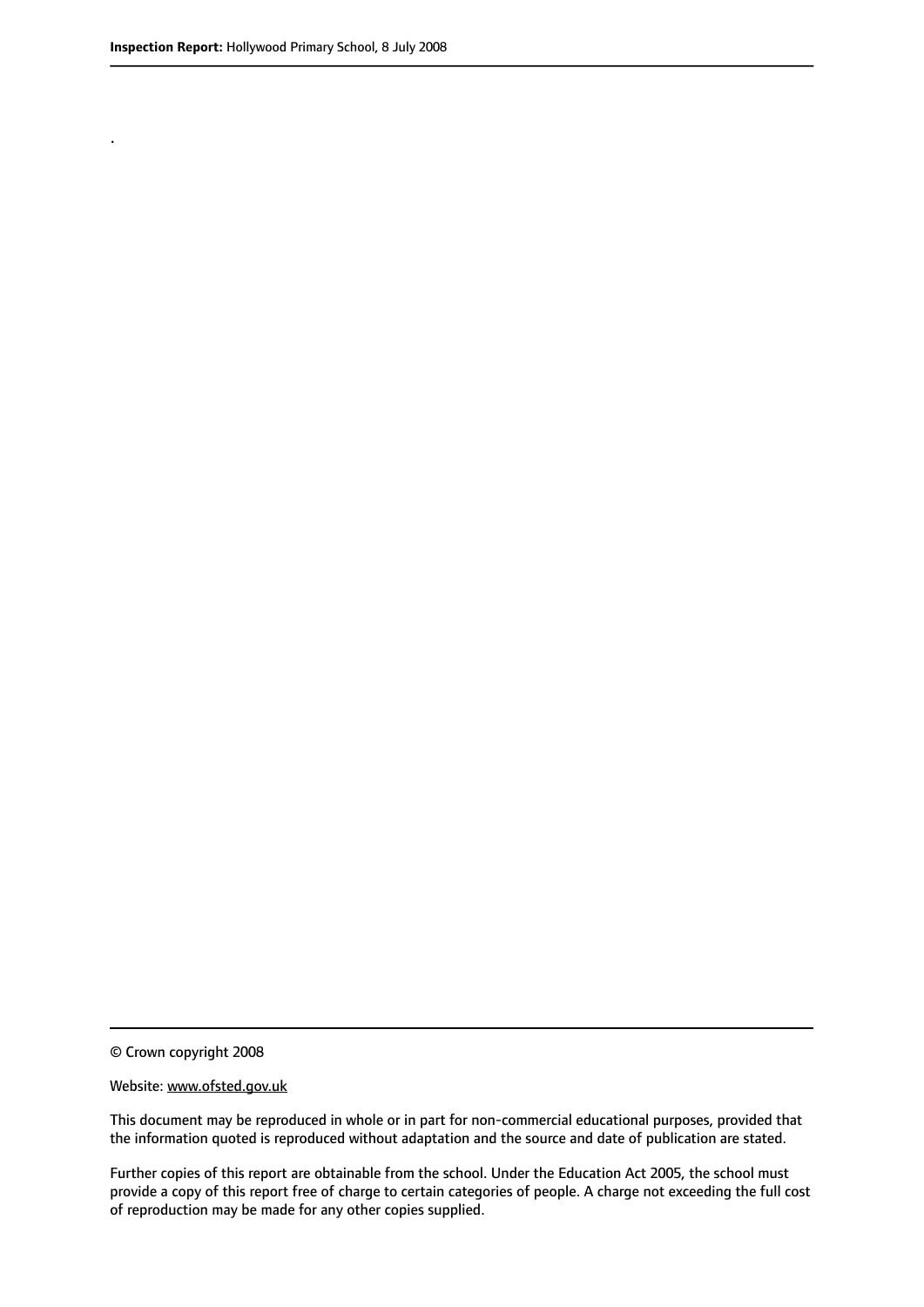# **Introduction**

The inspection was carried out by one Additional Inspector. The inspector evaluated the overall effectiveness of the school and investigated the following issues.

The quality of teaching and learning, and standards reached by learners in Key Stage 1.

The rigour of assessment and quality of academic guidance.

The effectiveness of the school's monitoring and evaluation.

Evidence was gathered from observations of pupils at work and play, discussion with staff, governors and pupils, scrutiny of documentation and an analysis of parents' views. Other aspects of the school's work were not investigated in detail, but the inspector found no evidence to suggest that the school's own assessments, as given in its self-evaluation, were not justified, and these have been included where appropriate in this report.

## **Description of the school**

The school, which is a little larger than most, serves a diverse local community. Most pupils are from White British or mixed Black and White backgrounds, but there are also a few pupils with Indian, Pakistani, Bangladeshi or Black Caribbean heritage. An average proportion of pupils have learning difficulties, mostly moderate learning needs or behavioural, emotional and social needs. The school completed a total rebuilding programme following the last inspection. There have been a number of staff changes in recent years.

## **Key for inspection grades**

| Grade 1 | Outstanding  |
|---------|--------------|
| Grade 2 | Good         |
| Grade 3 | Satisfactory |
| Grade 4 | Inadequate   |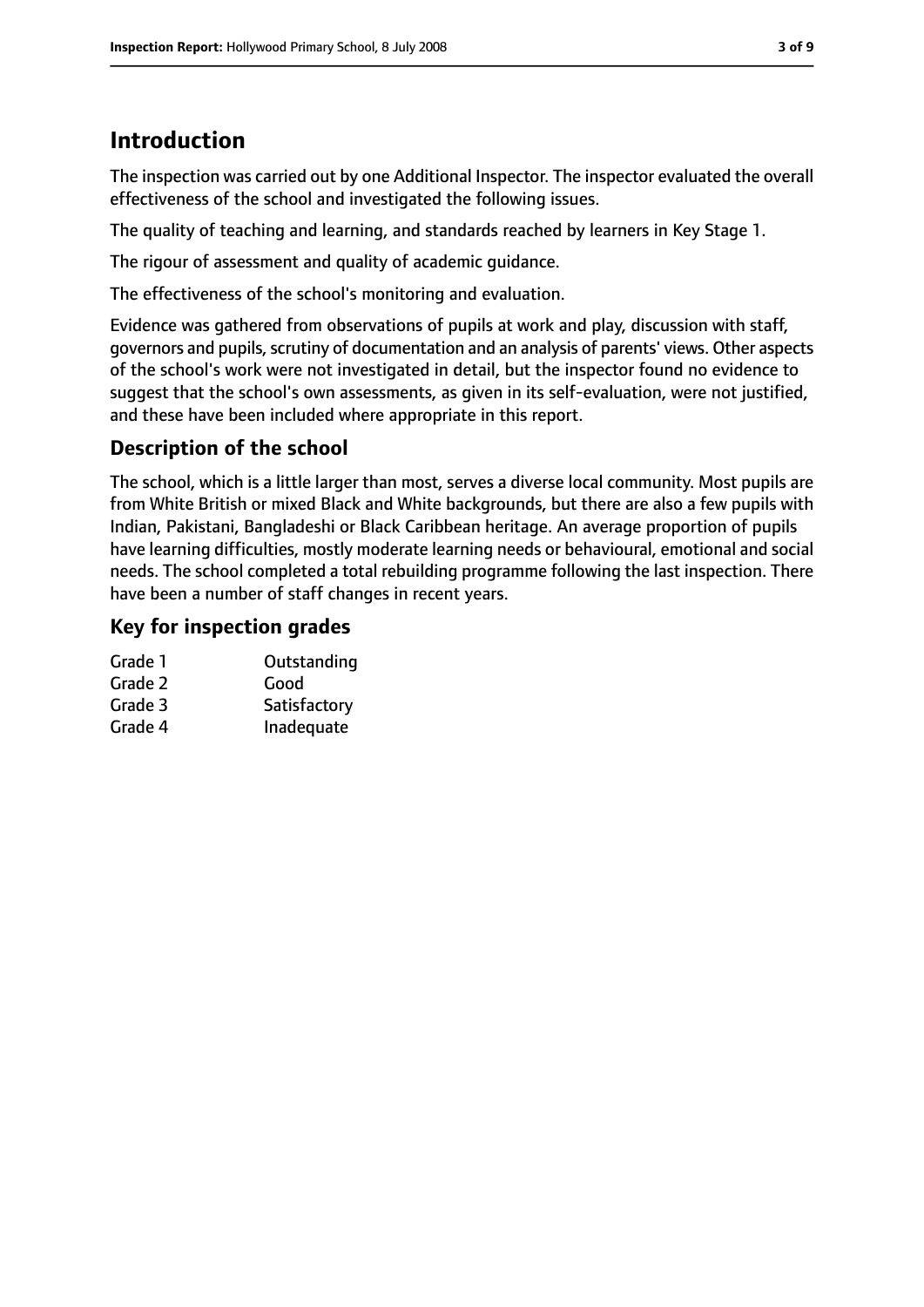## **Overall effectiveness of the school**

#### **Grade: 2**

Hollywood is a good school in which pupils achieve well academically and develop good personal qualities. Their behaviour and spiritual, moral, social and cultural development are outstanding. Pastoral care is of a high quality and results in pupils feeling valued and recognised for who they are and safe in the knowledge that all staff do their best for them. Safeguarding checks and child protection arrangements are robust. Pupils flag the 'brilliant teachers who always listen to us' and the 'strong friendships with one another' as two of the things they like most about school. The school's welcoming and purposeful ethos is highly valued by parents. The written comments of one parent sum up the views expressed by many: 'a lovely school turning out lovely children'.

From a typically below average start in Reception, most pupils achieve well during their time in school to attain standards that are consistently above the national average in English, mathematics and science by the end of Year 6. The school generally exceeds the challenging targets it sets at the average level but sometimes falls short at the higher levels. This is because not all teachers are setting sufficiently challenging work for more able pupils or expecting them to work at full pace during independent group work and this limits the progress they make. There are good systems in place to assess the standard of pupils' work with close tracking of progress and good use of focus groups to support those in danger of underachieving to catch up quickly. However, the information from monitoring and assessment is not being used precisely enough to target more able pupils in all years, to enable them to reach the standards of which they are capable.

Teaching is good across the school and results in pupils learning successfully. From Reception to Year 6, pupils are motivated learners who enjoy school because lessons are interesting. Teachers provide effective academic guidance to pupils through oral feedback or written comments when pupils have finished their work. Year 5 pupils spoke enthusiastically about the 'greens' that teachers put on their work which successfully focus on an aspect of their work that they need to improve. Classrooms are attractive and extremely well equipped with a wide range of resources that enhance the quality of lessons. Occasionally, pupils do not access resources quickly for themselves and this holds back otherwise good progress.

The school has well forged links with parents and a wide range of other agencies that support pupils' good well-being. A breakfast club operates each morning to help get the day off to an upbeat and healthy start. 'Wake up with Hollywood' enables all learners to take part in physical activity prior to the start of the school day and this promotes effectively the value of physical exercise. 'Growing Gains' is a project involving Year 1 pupils in growing their own vegetables and turning them into healthy food choices. The Year 6 residential outdoor and adventurous weekend helps to develop confidence, independence and self-esteem prior to transfer to high school. Pupils gain a sense of belonging in their community, for example through house teams and charitable endeavour. The school council members are very good ambassadors for their school and say their 'voice' is listened to very carefully in school decision-making. Relationships are racially harmonious, and this is supported by the very positive work of peer mediators and junior play leaders.

The school's good curricular provision is helping pupils build good basic skills that are supporting their successful future economic well-being. The curricular provision made for pupils with learning difficulties and/or disabilities is good and leads to these pupils making good progress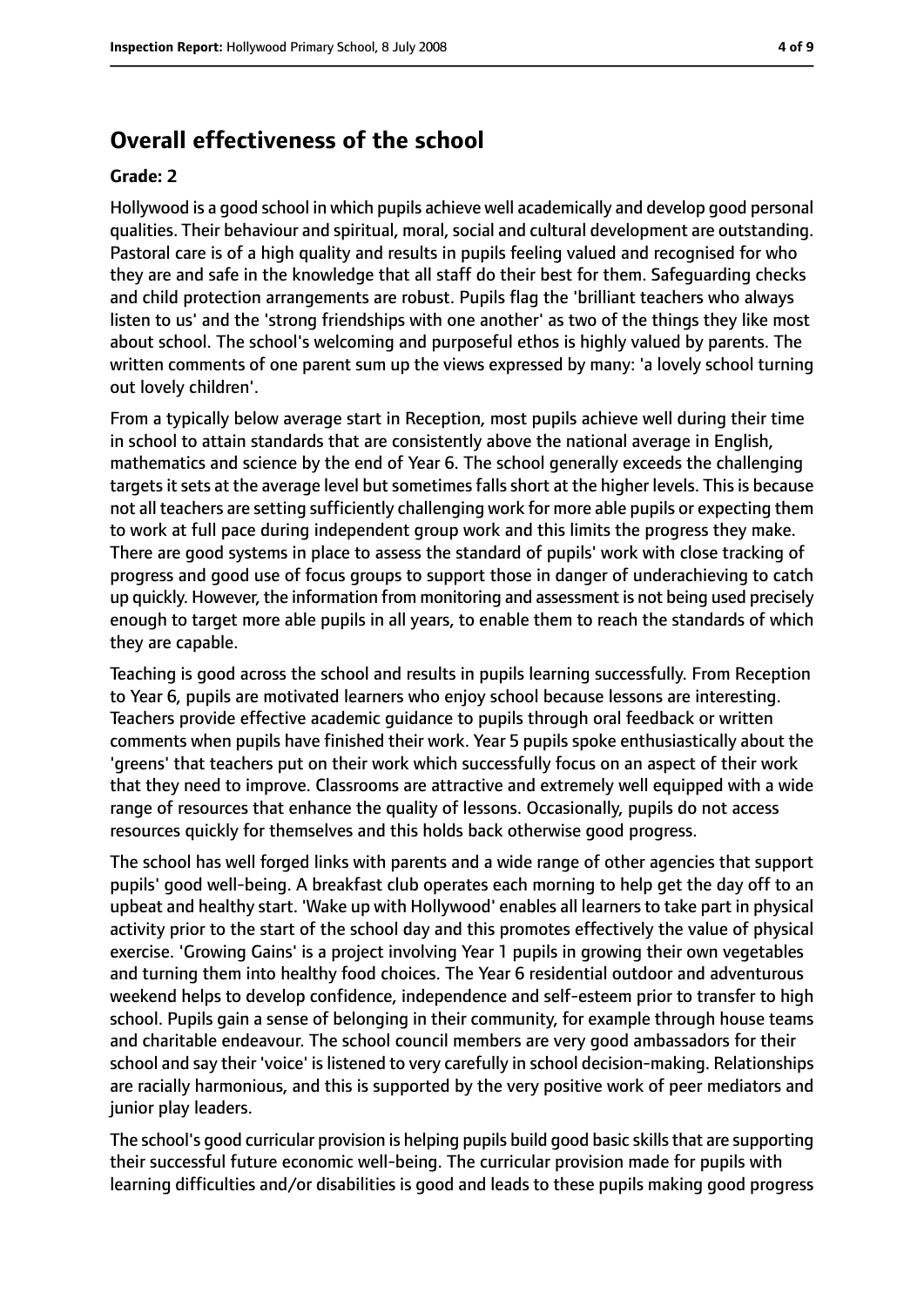against their specific targets. Particularly vulnerable pupils are extremely well supported by teaching assistants and learning mentors and this helps them do well. Sound attention is given to meeting the aspirations of pupils with specific gifts and/or talents. However, the school recognises the need to sharpen the criteria teachers use for identifying individuals in different year groups.

Good leadership and management have been sustained since the last inspection despite significant staff turnover, particularly at the senior management level. The headteacher sets clear direction to the work of the school and is committed to further raising the level of effectiveness. The deputy headteacher and senior team share in the vision for moving the school forward and have led essential school improvement initiatives, for example improving standards of writing. Through a range of monitoring activities, the senior team have a firm grasp on the school's strengths and weaknesses and have a well prioritised plan for making the required improvements. They recognise that the next step is to sharpen their focus when monitoring, so that evaluations are more precisely linked to accelerating progress and further raising standards. The governing body provides a realistic level of challenge and asks constructive and critical questions to ensure the school performs well. The school's robust self-review processes coupled with a good track record of improvement since the last inspection demonstrate its good capacity for continuing improvement.

## **Effectiveness of the Foundation Stage**

### **Grade: 2**

Children start in Reception with skills and knowledge a little below the levels expected for their age. They settle quickly into school and do well developing their personal and social skills. It is noticeable how mature, confident and friendly the children are. This provides a strong foundation before they transfer to Year 1. They also make good progress in their early reading, writing and mathematics and the school has been particularly successful recently in the teaching of sounds and letters. Activities are well organised with a good balance of adult-led learning and children working independently. During the inspection, children worked well by themselves in the outdoor area as 'archaeologists' finding fossilised sharks' teeth buried in sand. Others enjoyed making up a story together, talking with a partner about the imaginary creatures who might live deep in the forest. There have been some staff changes in Reception this year and the new reception leader does not take up post until September. The deputy headteacher has taken on board the interim oversight of Reception and hasset out plansto develop the outdoor provision so that all six areas of learning can be promoted equally well and to refine assessment procedures further.

## **What the school should do to improve further**

- Sharpen the focus in monitoring, and in particular lesson observations, so that evaluations can better reflect the progress being made by different learners, and the standards being reached and can inform pupil target setting.
- Ensure that there is sufficient challenge in the work set for more able pupils in all years and that when working independently they are very clear about the standard and amount of work to be completed in the set time.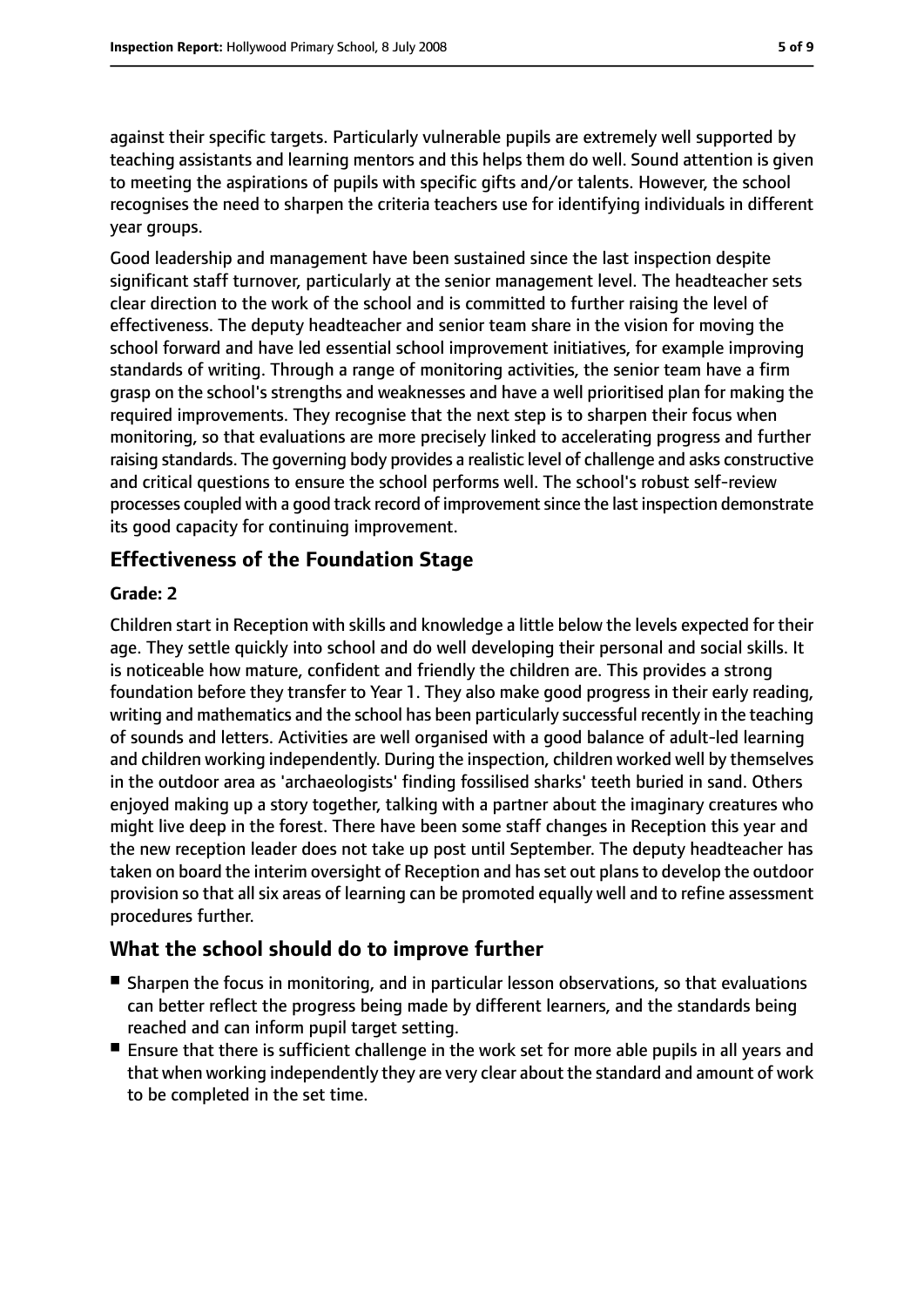**Any complaints about the inspection or the report should be made following the procedures set out in the guidance 'Complaints about school inspection', which is available from Ofsted's website: www.ofsted.gov.uk.**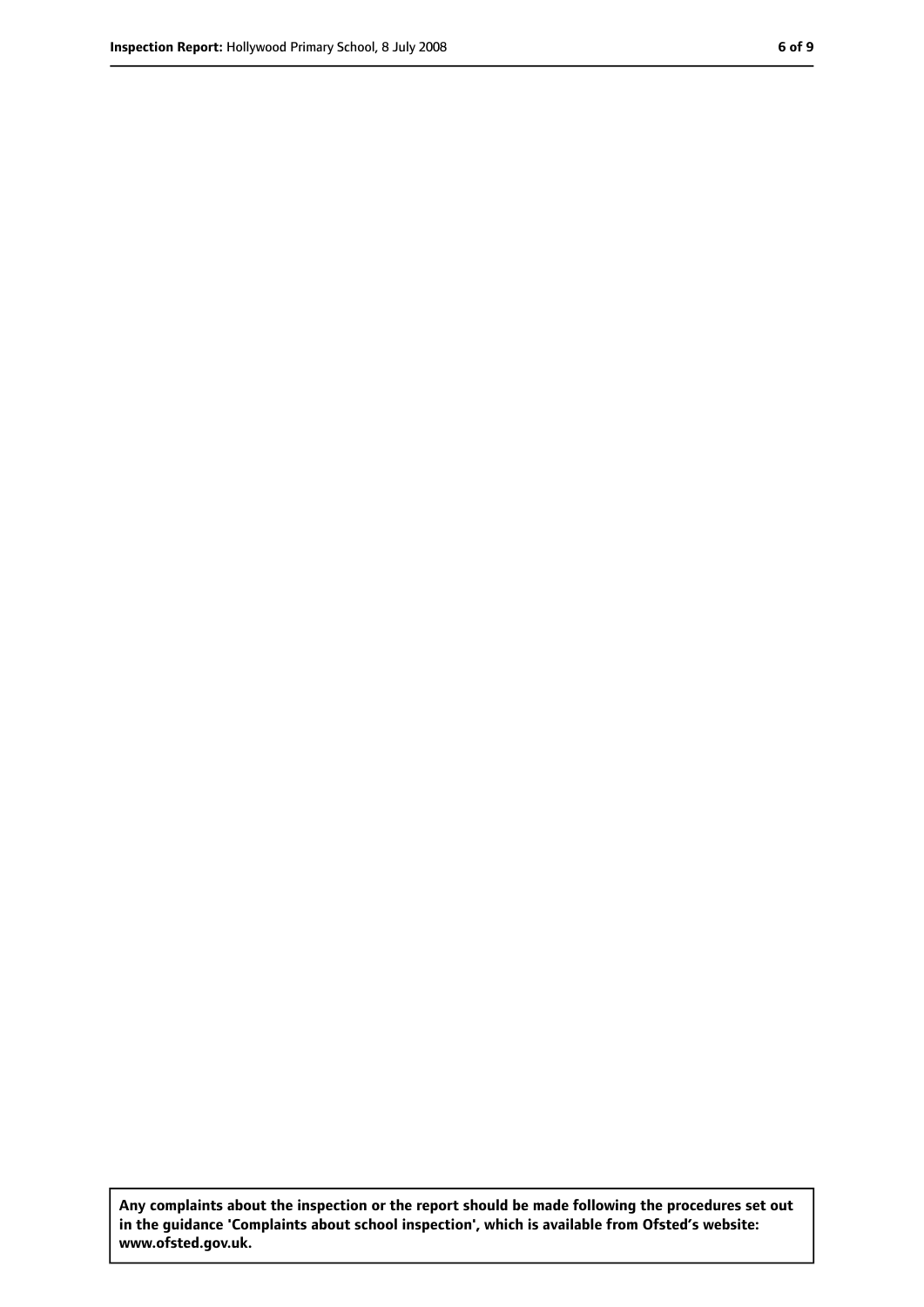#### **Annex A**

# **Inspection judgements**

| $^{\circ}$ Key to judgements: grade 1 is outstanding, grade 2 good, grade 3 satisfactory, and | <b>School</b>  |
|-----------------------------------------------------------------------------------------------|----------------|
| arade 4 inadequate                                                                            | <b>Overall</b> |

## **Overall effectiveness**

| How effective, efficient and inclusive is the provision of education, integrated<br>care and any extended services in meeting the needs of learners? |     |
|------------------------------------------------------------------------------------------------------------------------------------------------------|-----|
| Effective steps have been taken to promote improvement since the last<br>inspection                                                                  | Yes |
| How well does the school work in partnership with others to promote learners'<br>well-being?                                                         |     |
| The effectiveness of the Foundation Stage                                                                                                            |     |
| The capacity to make any necessary improvements                                                                                                      |     |

## **Achievement and standards**

| How well do learners achieve?                                                                               |  |
|-------------------------------------------------------------------------------------------------------------|--|
| The standards <sup>1</sup> reached by learners                                                              |  |
| How well learners make progress, taking account of any significant variations between<br>groups of learners |  |
| How well learners with learning difficulties and disabilities make progress                                 |  |

## **Personal development and well-being**

| How good is the overall personal development and well-being of the<br>learners?                                  |  |
|------------------------------------------------------------------------------------------------------------------|--|
| The extent of learners' spiritual, moral, social and cultural development                                        |  |
| The extent to which learners adopt healthy lifestyles                                                            |  |
| The extent to which learners adopt safe practices                                                                |  |
| How well learners enjoy their education                                                                          |  |
| The attendance of learners                                                                                       |  |
| The behaviour of learners                                                                                        |  |
| The extent to which learners make a positive contribution to the community                                       |  |
| How well learners develop workplace and other skills that will contribute to<br>their future economic well-being |  |

## **The quality of provision**

| How effective are teaching and learning in meeting the full range of the<br>learners' needs?          |  |
|-------------------------------------------------------------------------------------------------------|--|
| How well do the curriculum and other activities meet the range of needs<br>and interests of learners? |  |
| How well are learners cared for, guided and supported?                                                |  |

 $^1$  Grade 1 - Exceptionally and consistently high; Grade 2 - Generally above average with none significantly below average; Grade 3 - Broadly average to below average; Grade 4 - Exceptionally low.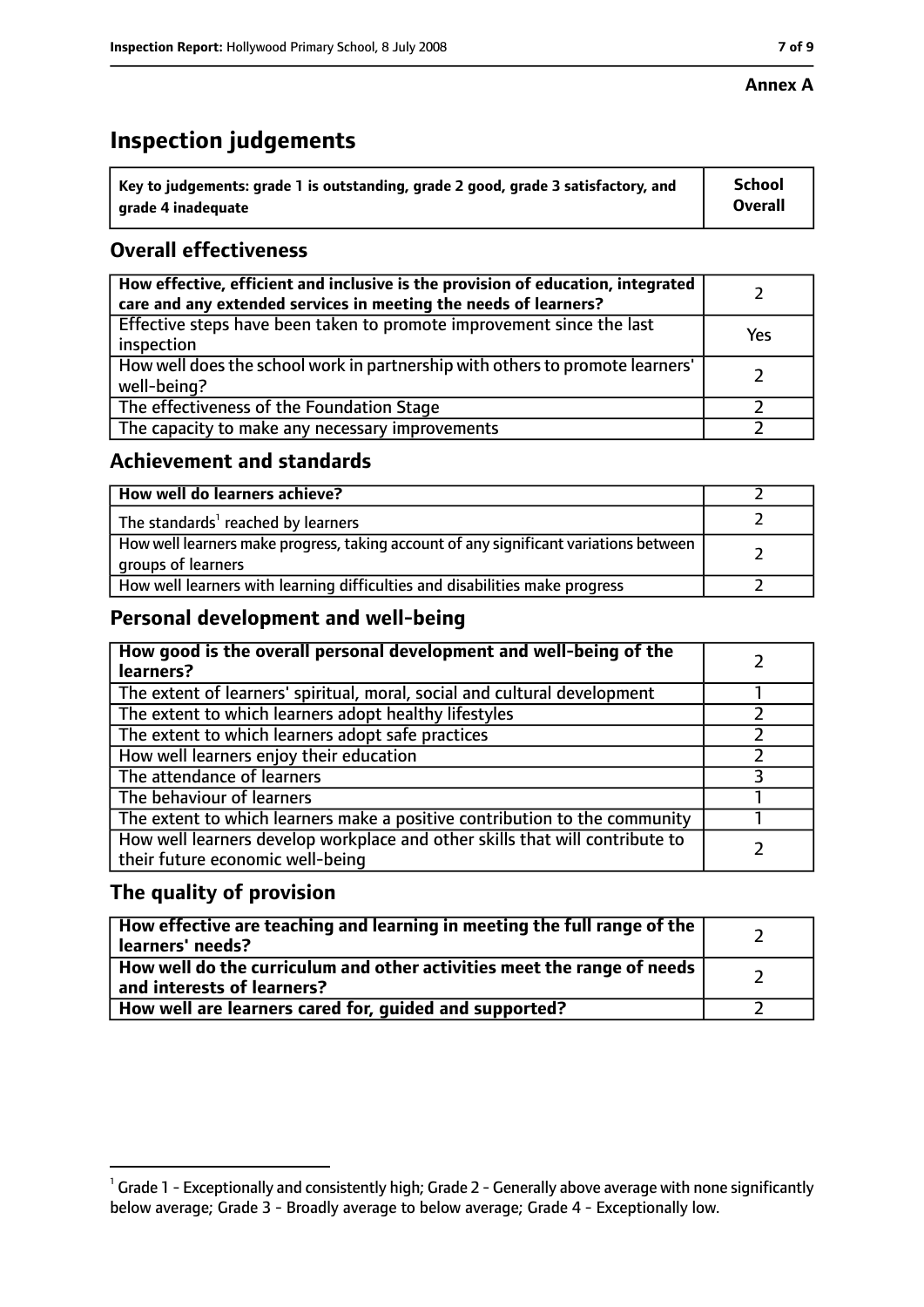# **Leadership and management**

| How effective are leadership and management in raising achievement<br>and supporting all learners?                                              |     |
|-------------------------------------------------------------------------------------------------------------------------------------------------|-----|
| How effectively leaders and managers at all levels set clear direction leading<br>to improvement and promote high quality of care and education |     |
| How effectively leaders and managers use challenging targets to raise standards                                                                 |     |
| The effectiveness of the school's self-evaluation                                                                                               |     |
| How well equality of opportunity is promoted and discrimination tackled so<br>that all learners achieve as well as they can                     |     |
| How effectively and efficiently resources, including staff, are deployed to<br>achieve value for money                                          |     |
| The extent to which governors and other supervisory boards discharge their<br>responsibilities                                                  |     |
| Do procedures for safequarding learners meet current government<br>requirements?                                                                | Yes |
| Does this school require special measures?                                                                                                      | No  |
| Does this school require a notice to improve?                                                                                                   | No  |